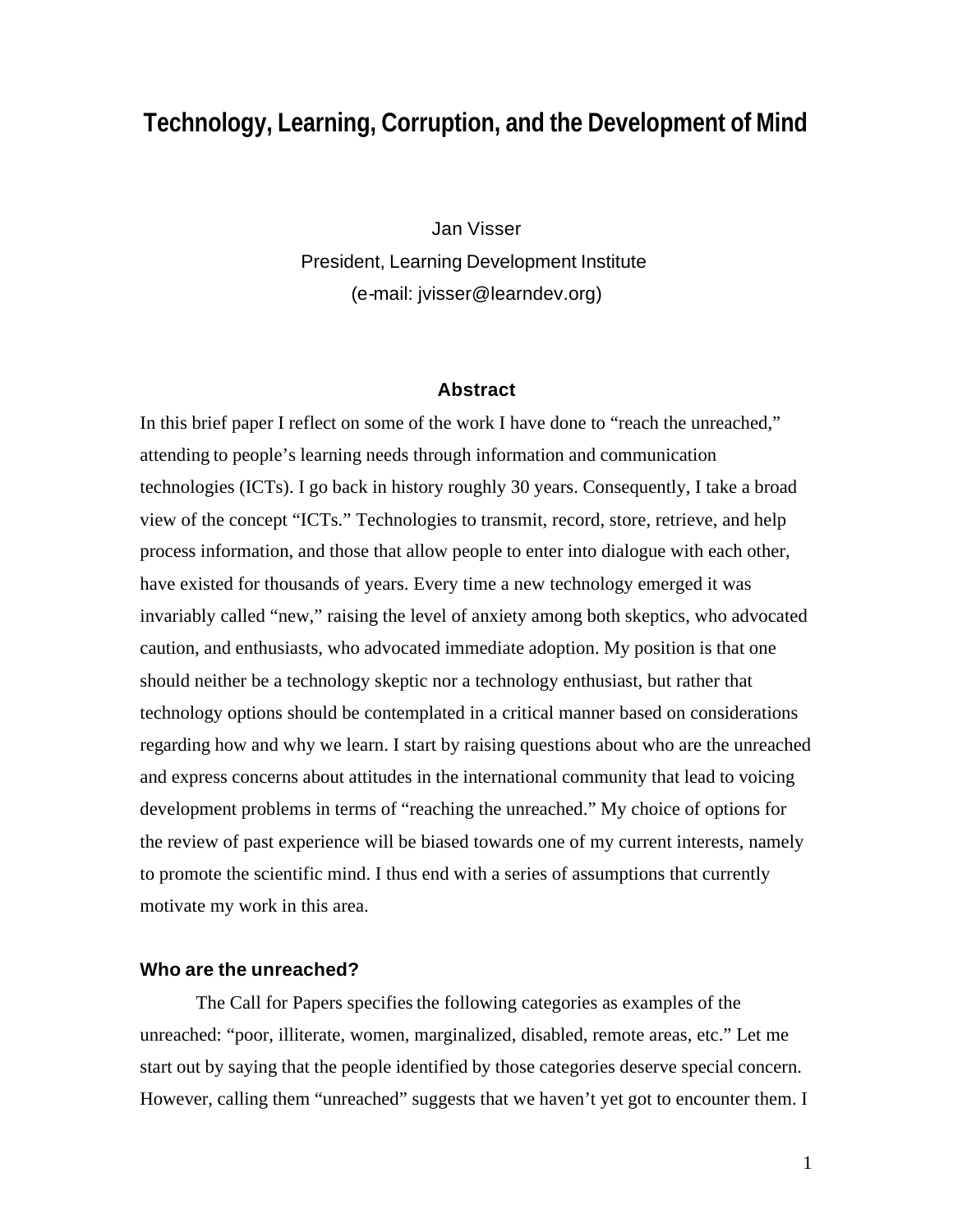am of the opinion that we know them full well but that we haven't wanted, so far, to attend to their needs in the same way and to the same extent as we attend to our own needs and the needs of those who are close to us. The phrase "reaching the unreached" also expresses directionality. There are those who ought to reach out and those who need to be reached. In other words, this is a one-way process. As this paper is presented in a meeting about technologies for learning, I submit that human learning translates into a disposition to dialogue and that dialogue is a two-way process. As long as the process is one-way we remain all unreached. I will have been reached not because someone was talking to me, but only after someone was talking to me and I could talk back in a way that allowed the person who initiated the dialogue to change his or her mind. Community building is thus at the heart of developing human learning.

## **Cases in point**

I have not always thought that community building is at the heart of developing human learning. It's something I had to learn through experience. The following cases reflect that experience. They all involved technologies of some sort, not necessarily what people would now immediately think of when the term ICTs is being invoked.

## *Improving primary education in Botswana*

Botswana became an independent country in 1966. It had approximately 600 000 inhabitants, dispersed over a surface area the size of France or Kenya. Towns were the size of villages, mainly grouped around the North-South railway line, part of what had ever been planned to become the Cape to Cairo railway. The road that paralleled the railway line was a dirt road. So were all other roads in Botswana. At one of the northern entry points into the country there was a sign saying: "Beware! Dust all over Botswana." Botswana still has one of the lowest population densities in the world with people living in the Kalahari Desert and in the inaccessible swamp areas of the Okavango delta. They are "unreached" in the sense of the definition proposed in the Call for Papers. Around 1970, the *per capita* income in Botswana was among the lowest in the world; it took days by four-wheel drive vehicle to reach a person; electricity only existed in a scarce number of places; and most communities counted with a significant illiteracy rate. Against the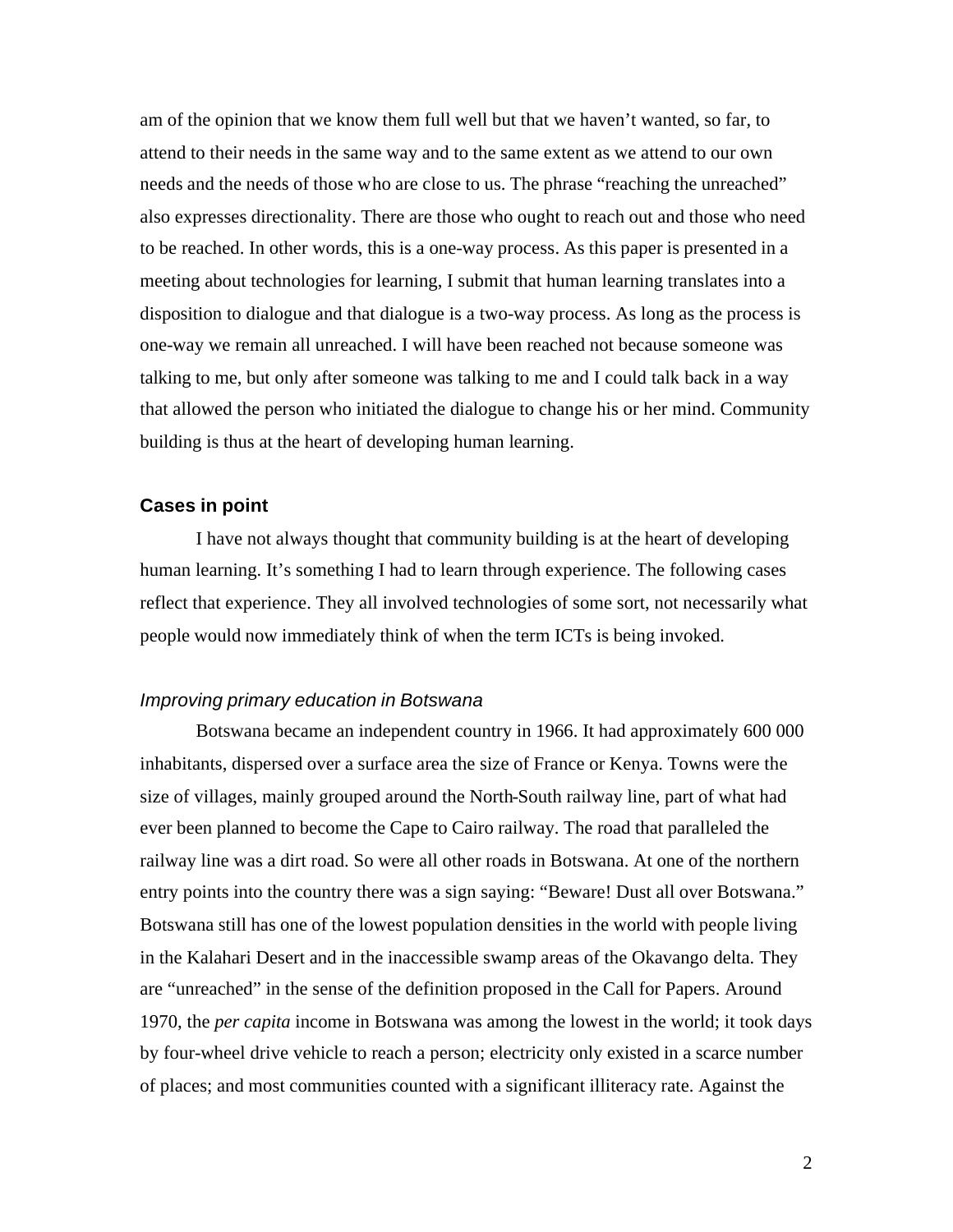backdrop of the historical developments in the region, Botswana's inhabitants had reason to feel marginalized. South Africa, then still strongly in the grip of Apartheid, was a close neighbor and part of the Botswana citizenry worked in slave-like conditions in the South Africa dominated mining industry in the region. Like in many other countries, politics, at local and national level, was the business of men. Otherwise, women participated in the local cattle holding economies in accordance with traditionally evolved patterns of division of labor among the sexes.

Primary education has been invented to allow new generations to become acquainted with the foundational skills, knowledge, attitudes and values that the preceding generation deems important to allow the young to build on the heritage of the past, making their own contribution to enhancing human existence. Indigenous communities in non-industrial societies, like Botswana's, usually have well developed learning systems that prepare youngsters for and initiate them into adult life. They are often based on the technologies of story telling and other forms of oral communication, show-and-tell type of explanations, and guided practice, in addition to ceremonial events that mark a young person's induction into the adult community.

Such local learning systems, however, are not normally designated by the term "primary education." Rather, as a consequence of unbalanced cultural and socioeconomic interaction during colonial history, most so-called developing countries aspire to primary education systems that resemble as closely as possible the models they have become familiar with from the western world, where these systems evolved along lines that are characteristic for industrial societies, in fact often reflecting the principles of mass production processes. While there is certainly a point to be made for primary schooling in addition to the traditionally developed educational practices in the local communities of developing countries, it is not likely that the most appropriate form for such schooling would resemble that of an industrialized country.

 As Botswana had been a British protectorate, its primary education system modeled that of the UK. Shortly after independence the effectiveness of the system was assessed by international experts and found to be insufficient. One of the major problems was poor teacher preparation. Around 600 teachers, i.e. the larger part of the teaching personnel at that level, were heavily underqualified. A program was proposed and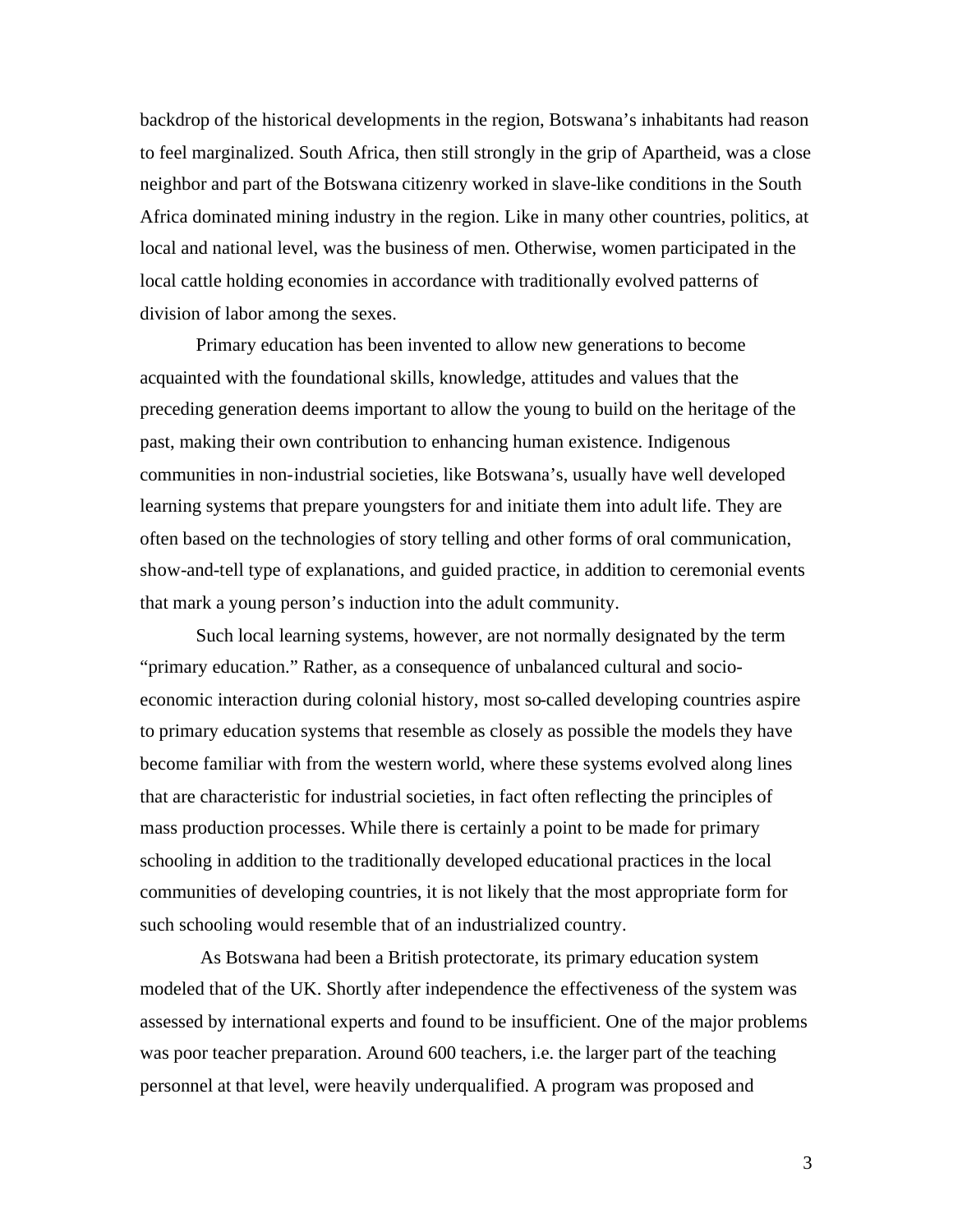executed by UNESCO to upgrade the qualification of all those teachers without interrupting the teaching service. The program ran from 1968 to 1973 and was highly successful. So successful even that it was later replicated in other countries, again with success.

According to Rogers (1995), a technology is "a design for instrumental action that reduces the uncertainty in the cause-effect relationships involved in achieving a desired outcome" (p. 12). In that sense, the program involved the following technologies:

- Scheduling of teaching duties and learning activities in such a way that both learning and teaching could adequately take place, ensuring that the practice of teaching itself could serve important learning purposes.
- Face-to face interaction between teacher trainees among themselves and with members of the teacher training faculty during dedicated six-week residential class periods every year for three consecutive years, involving the technologies of lecturing, laboratory exercises, and project-based work.
- Interaction at a distance through self-instructional printed course materials, assignments, feedback on assignments, and occasional correspondence via formal postal services as well as through services based on network-based knowledge about who in the country was traveling where at any particular moment, much like nowadays information packets travel between Internet nodes.
- Face-to-face interaction involving travel every two months by members of the teacher training faculty and dedicated so-called field tutors to the schools where the teacher trainees were teaching, involving use of the technology of transport mainly through all-terrain vehicles.
- Design of curricula and instructional materials in accordance  $-$  to an extent  $-$  with the local reality. (I was involved in this specifically for the science area, which had a strong focus on rural science and agricultural practices.)
- Educational radio broadcasts. They functioned for part of the duration of the fiveyear program and were later dropped because they were found to have little effect, probably because of poor programming quality.

It is difficult to single out one specific technology as the one that was responsible for the success of the program. Robustness of any complex operation depends on the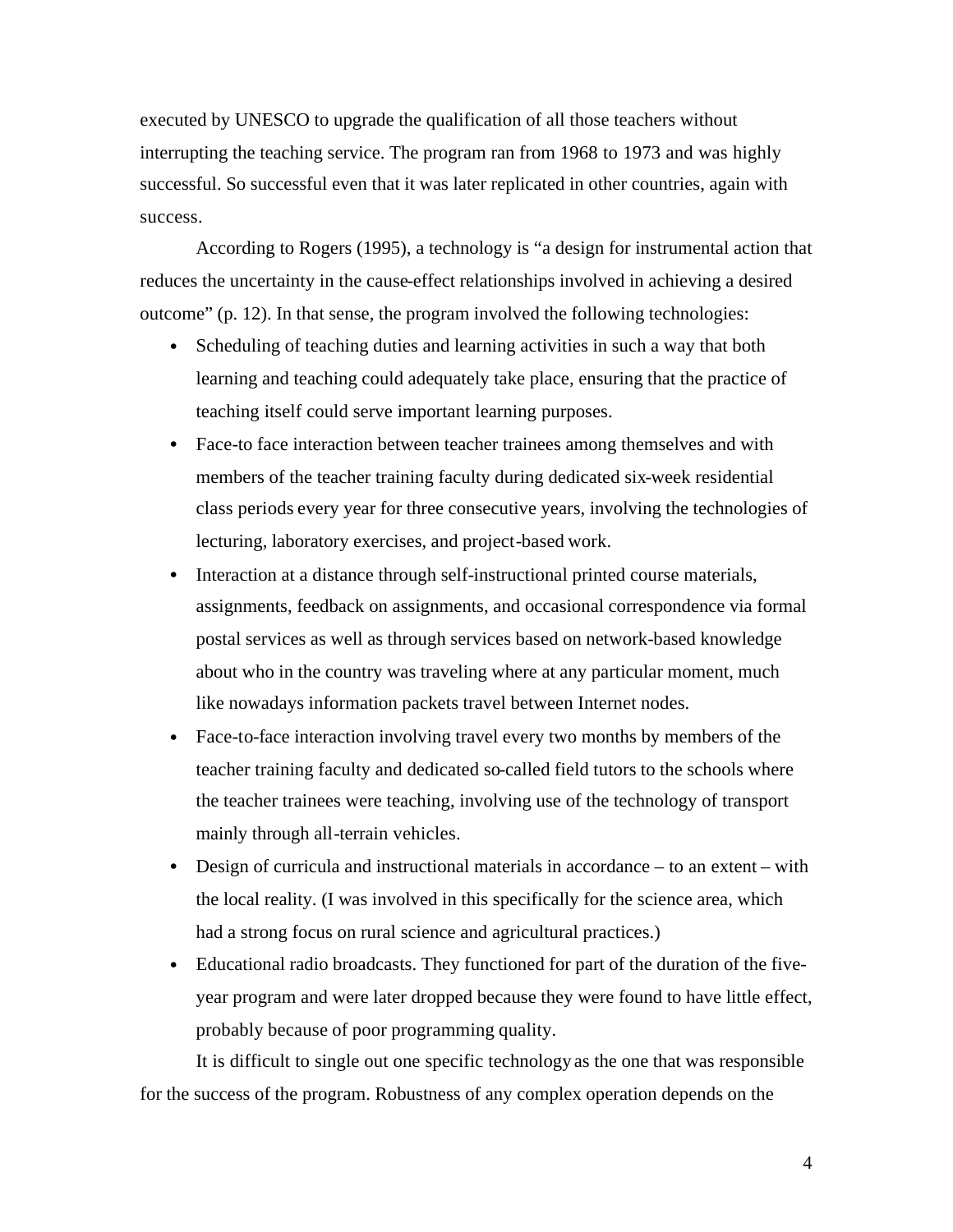possibility that one component of the system can compensate for poor performance or failure of another component. The diversity of technologies applied in the program discussed above is likely to have been the reason that poor functioning of the educational radio broadcast component had hardly any effect on the overall performance of the system, which had to function under the incredibly difficult infrastructural circumstances that characterized Botswana during those years. (Botswana has since undergone dramatic change, now often referred to as a model of development, owing its progress to a combination of wise leadership and the discovery of diamonds shortly after independence.) The ongoing interaction between trainees and training faculty was another important factor. It allowed the program to shape itself in accordance with the needs as perceived by both learners and facilitators of learning.

# *Science in impossible circumstances*

During the first half of the nineteen-eighties I was working in Mozambique, training the country's first cadre of secondary school physics teachers. This was during a time of civil war, largely fueled by external interests rooted in the conflict between former cold war rivals. Colonialism had left Mozambique virtually without trained human resources (the country had, for instance, less than five university graduates at the doctoral level). Building up the infrastructure that would allow people to acquire the most needed knowledge and skills, was thus an urgent task. It was also an impossible task. Nothing was there to help do it. The civil war, which would last for 13 years, had brought promising initial post-independence development to a grinding stop. In 1984 we were at a very deep point. Food had become extremely scarce and so had food containers like cans and bottles.

The latter observation is relevant as I was training physics teachers. Physics is not a matter of knowing the facts about nature. Rather, it involves attitudes and skills such as those of inquiry; critical thinking; imagination; collaboration; creativity; building on prior knowledge; problem solving; and the quest for beauty, harmony, and unity. Such skills and attitudes are important for everyone, not just physicists. It so happens that studying physics is a good way to acquire them, which, therefore, is a good reason to include the proper study of nature in the general school curriculum. To develop such skills and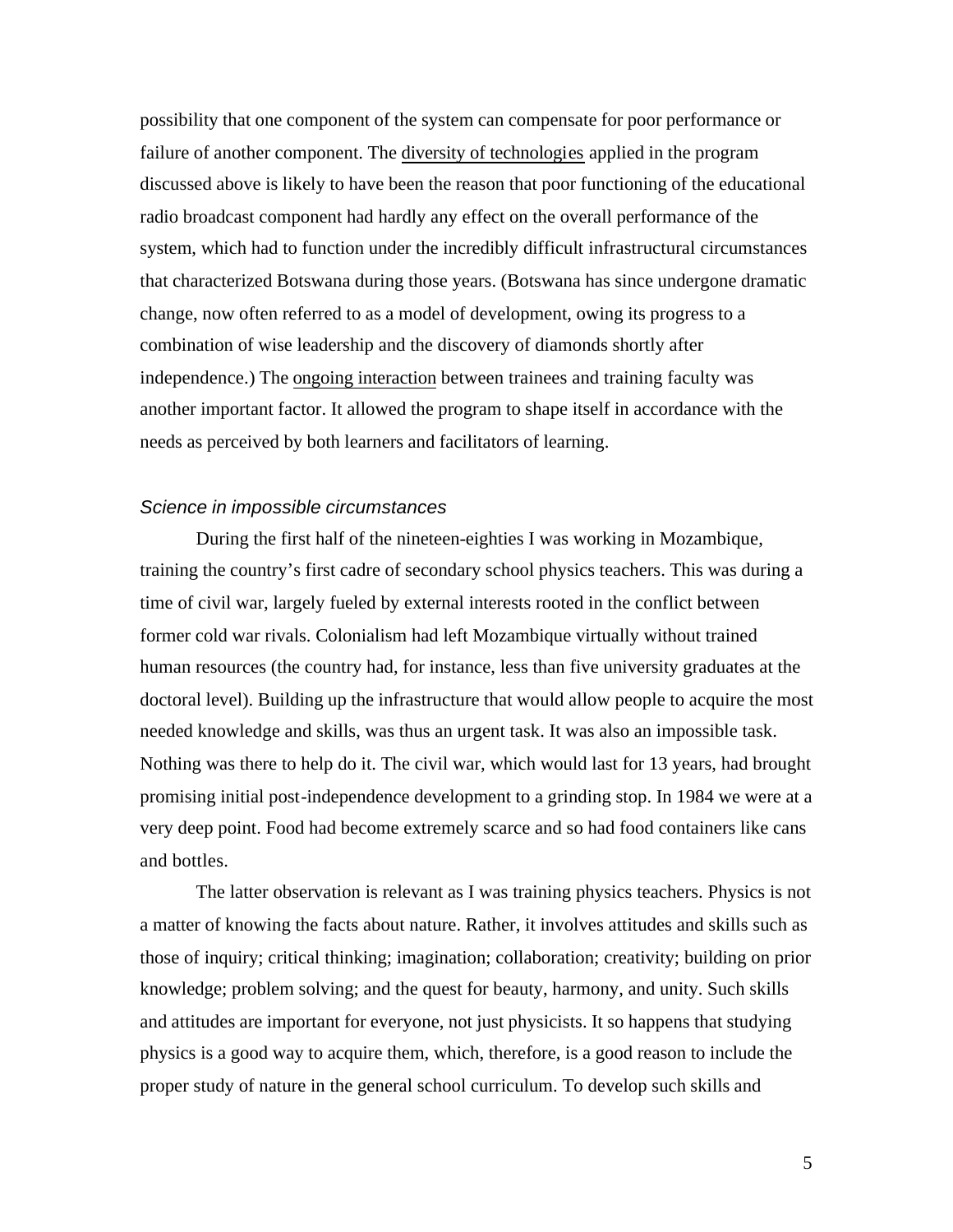attitudes as mentioned above, one must actually *do* physics, inquiring into nature by actively interacting with it. To do so one needs means, simple ones and sometimes also sophisticated ones. Much can be learned, though, through simple means, often simpler than the ones with which school laboratories in most industrialized countries are equipped. Mozambique didn't have such basic equipment or school laboratories; worse even, it didn't have either such means as discarded food cans and empty bottles, which can play a useful role in constructing from scratch – or rather from garbage – the instruments required for elementary and powerful investigation of natural phenomena.

The young Mozambicans who would eventually benefit from the action of the teachers I was training were in every respect "unreached" in terms of the defining categories mentioned above. Mozambique was, around the middle of the nineteeneighties, at the very bottom of the scale on most international comparative measures.

My attempts at "reaching the unreached" through the training of those who could facilitate their learning focused in the first place on allowing the teacher trainees to get to know what physics really means, i.e. to discover the spirit of scientific inquiry in its fullest sense by practicing it. In the second place it focused on allowing the trainees to develop skills and attitudes and to acquire knowledge concerning how to involve their own future students in discovering that same spirit of scientific inquiry.

The following "designs for instrumental action" (Rogers, 1995) were employed:

- Individual and group identification and selection of relevant problems to be addressed, taking into account Mozambique's set curriculum for the teaching of physics in secondary schools.
- Collaborative development and construction of instruments for scientific inquiry in the problem areas referred to above using scrap materials wherever they are to be found. (Teacher trainees went as far as searching in dustbins and exploring waste dumps to find what they needed.)
- Collaborative and individual design and development of classroom based modalities to involve students, under the guidance of teachers, to get involved in and become excited and increasingly knowledgeable about the various dimensions of what it means to explore one's environment through scientific means, particularly in the area of physics.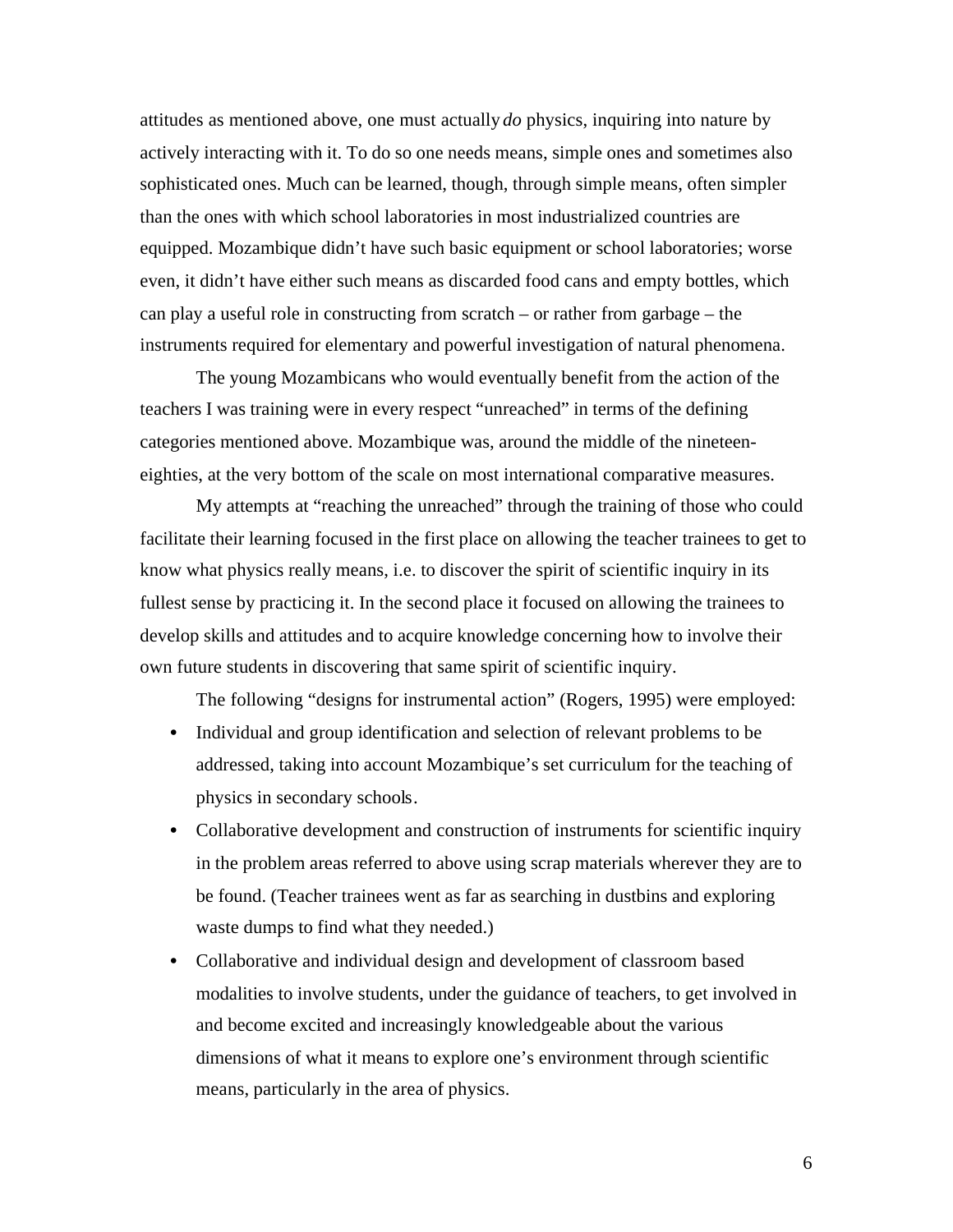- Microteaching for practicing important classroom skills pertaining to the modalities referred to in the previous point as well as for critically reviewing – collectively and individually – of teacher performance and improving it continually through formative feedback. This involved the use of video equipment, with a class of 15 initially viewing videotape-recorded performance sitting around a 5-inch monitor. Lack of equipment called for the reinvention of the microteaching environment, using the *principles* of the technology in question but not most of the *equipment* that is normally being used. It resulted in a powerful alternative that was the product of a truly collaborative effort involving all teacher trainees and myself.
- Demonstration of relevant skills, particularly to create a questioning classroom environment, including higher-order questioning, using videotaped copies of 16 mm film originals with English soundtracks simultaneously interpreted in Portuguese, the language of instruction.
- Collaborative assessment of individual and group achievement based on the use of evaluation instruments completed by individual group members and subsequent guided discussion. I retained overall responsibility for attributing grades. Discussion of learning achievement was itself a powerful reinforcement of learning. There were no cases of student disagreement with attributed grades.

This experience showed the importance of rethinking invented technologies when they are applied in contexts different from the ones for which they were initially developed. It also shows that the kind and sophistication of hardware may be less important than is sometimes thought, to the extent even that technologies initially invented based on the use of particular hardware may well work without it or with different hardware without loss of quality. Most important in this experience was its strong emphasis on learning *in the context of* a community and *as* a community, in addition to its focus on the development of a mindset, rather than on the acquisition of particular pieces of knowledge and of isolated skills. The experience was successful and rewarding for all those involved, despite the harsh circumstances in which it developed. More real physics was learned than in many a school with a well-equipped laboratory.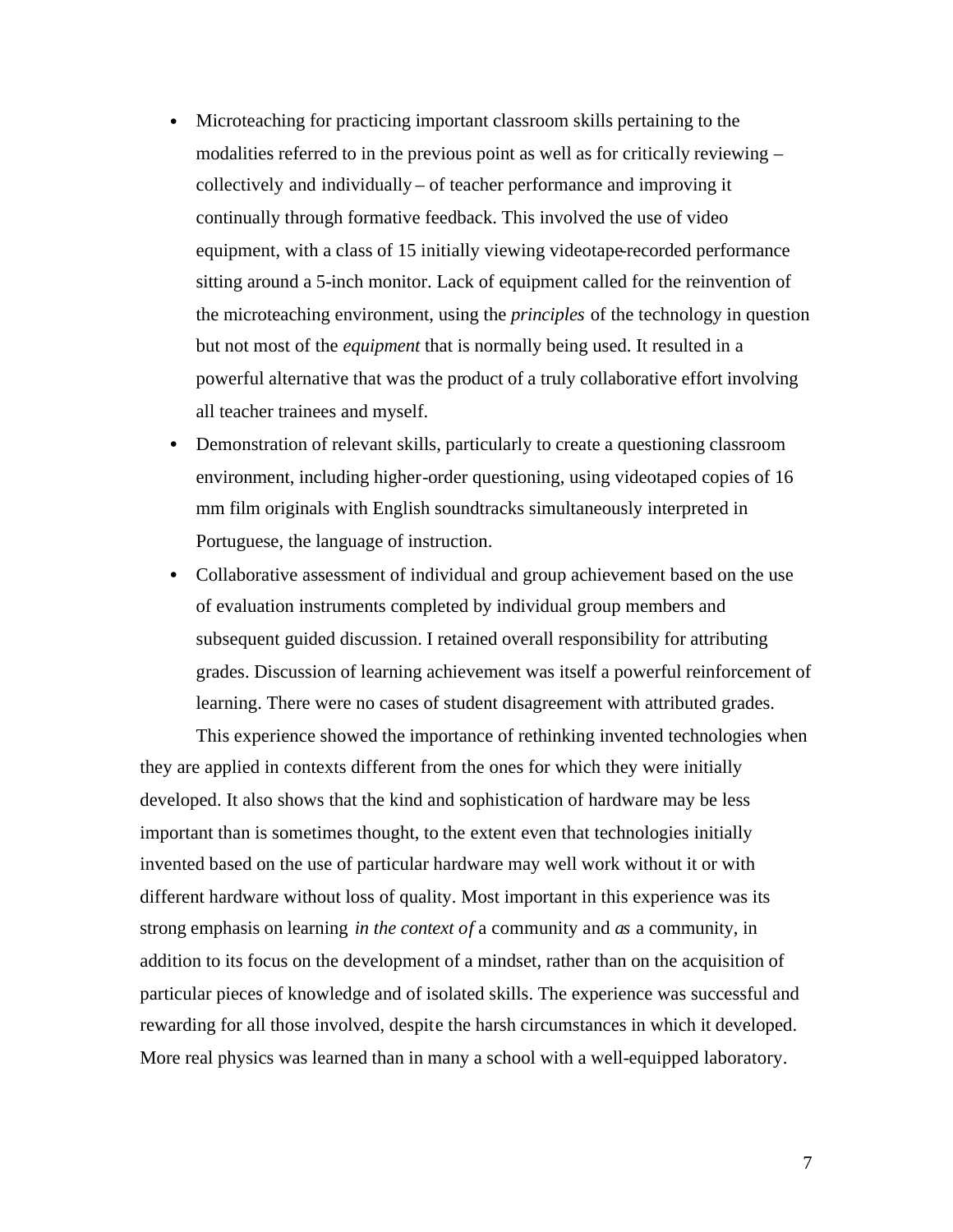## *My failed attempt in the country whose name I will not mention*

The scientific mind is well represented among infants and small children (see e.g. Gopnik, Meltzeff, & Kuhl, 1999); members of the scientific community; and the unschooled. The unschooled are often also the less privileged in terms of wealth and other factors that could keep them from doing things. They are forced to cope and to solve problems on an almost daily basis. Their mind must thus be naturally focused on the existence of problems. They interpret their environment in terms of the problems, challenges and opportunities it affords so that they are constantly on edge to solve problems fast and adequately, to meet challenges and to respond to opportunities.

The above consideration led to a major initiative during the nineteen-nineties to attend to the learning needs of unschooled populations in the country whose name I will not mention. It took place more or less ten years after the above described experience of training physics teachers in Mozambique and twenty years after my involvement in improving primary education in Botswana. There were mountains in the country whose name I will not mention, and forests, large rivers, fertile land for agriculture, and waters for fishery. A large proportion of the population of that country had never gone to school. Consequently, many people could not read and write. Few also spoke the official language of the country whose name I will not mention, as many different tribal communities had their own languages. In terms of infrastructure it should be said that large parts of the country did not have electricity. Road infrastructure also left much to be desired. Television was limited to a small number of more densely populated areas, but radio coverage, particularly through emerging local radio stations, was rapidly expanding and becoming an interesting medium for social and human development. Interestingly, Internet connectivity was on the increase as well and, in fact, far better developed than in many countries in the same region that were economically in a far better position than the country whose name I will not mention.

The rationale for the initiative I just referred to was that, even though people could not read or write, they must be good learners and good problem solvers, otherwise they would not have survived. Giving them and their communities the possibility to create their own learning environments in accordance with *their* needs was thus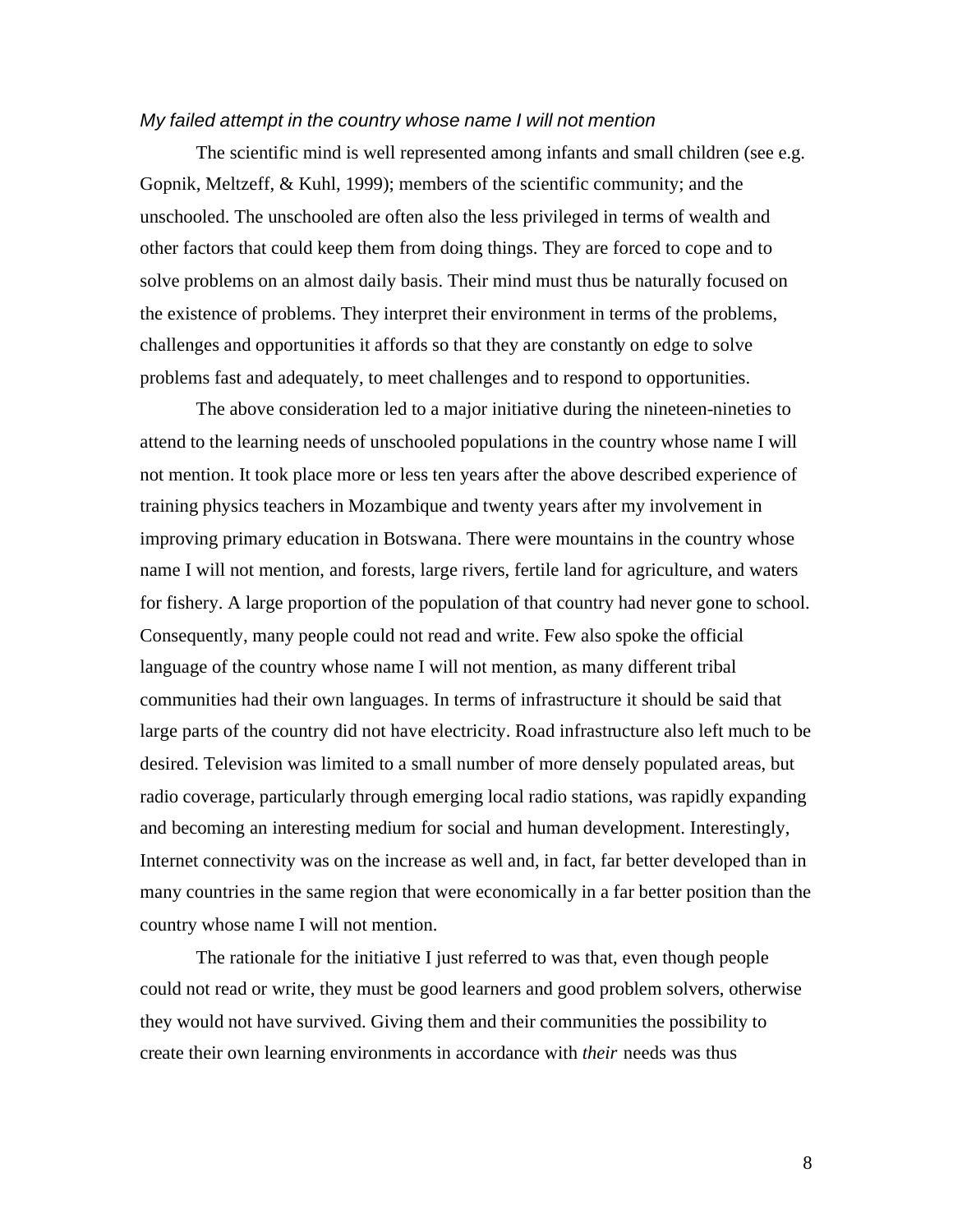hypothesized to be a good strategy to contribute to enhancing and further developing their already existing capacity to learn and develop their mind.

At least two multilateral and two bilateral donor agencies shared the above view. One of them provided the financial support for an extensive preparation phase involving a large number of stakeholders from different government sectors; non-governmental organizations; religious communities; and civil society interest groups. Strategies were worked out to make it all happen. An extensive social consultation was held to determine how the process could best be managed. Everyone, including government ministries, agreed that the initiative should be managed in an autonomous fashion, with as little bureaucracy as possible, by a very small foundation to be created, whose overseeing board of directors could be composed of people representing the above-mentioned broad range of stakeholders.

In this case my report cannot list the technologies involved. Those would have to be developed, from the bottom up, by the interested parties concerned. It would be the task of the aforementioned foundation to manage funding sources that local groups could take advantage of for the development of their own initiatives. It never came that far.

When time came to create the foundation, the Ministry of Education was selected and invited to launch the process. It never did. The Ministry of Education in the country whose name I will not mention had, like most other ministries in the same country, a fair history of what one could call corruption. Ministry officials derived personal benefit from seeing funds channeled through their services. Despite the earlier assertion by officials of the same ministry that the initiative would die if it would be put in the hands of the ministry, they now desperately wanted it to be in those hands. It never got there, but it never got anywhere else either.

The country whose name I will not mention is a real country, but I don't mention its name because it could have been so many other countries. That it was the Ministry of Education wasn't essential either. It could have been any another ministry. The processes might have been different, but the result would have been the same. The "design for instrumental action" (Rogers, 1995) will always involve economic interests and flows of money and other resources. The control over such flows is not always transparent. The powerless – the "unreached" in terms of the definitional elements mentioned in the Call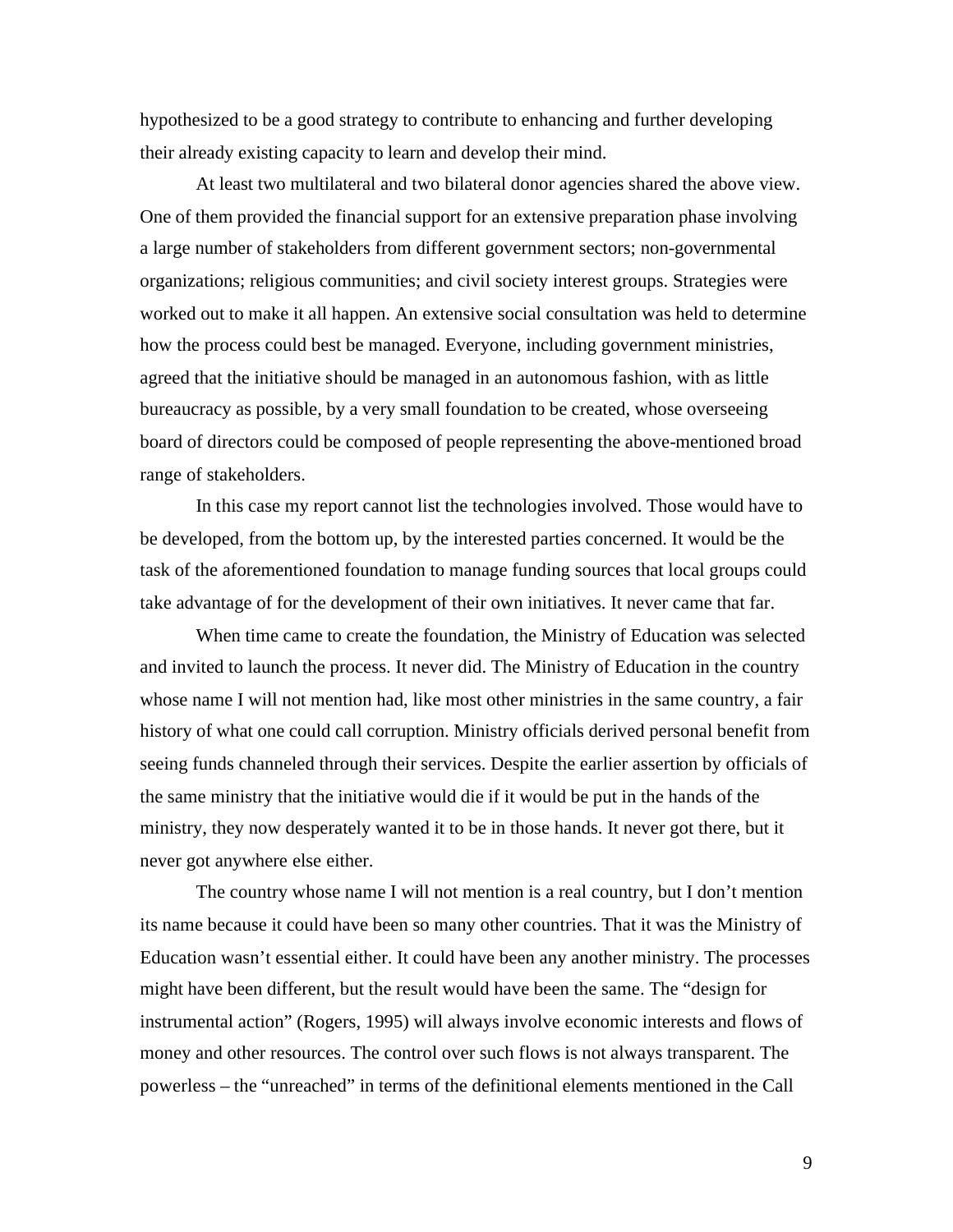for Papers – will have a hard time to see their interests given priority over those of the more powerful who intervene in channeling available resources, including in directions and through interests that are unrelated to the purposes for which those same resources were appropriated. We choose to call this process corruption when it happens in countries at the bottom end of the economic power game. However, we should also ask ourselves questions about the moral implications and legitimacy of the generally unquestioned supremacy of commercial and related political interests of those countries who are in the privileged position to impose their will on the rest of the world if they so choose.

The failed experience reported on here shows no clear way out of the dilemma. We possess powerful technologies that are potentially able to change the learning landscape dramatically for all. However, because there are always powerful economic interests behind those technologies – and commercial motives rather than human and social development motives drive what happens – it is unlikely that what is potentially possible will also happen.

Had the experience been successful, then some of the following technologies might have been employed (based on surveys undertaken by local researchers among the populations concerned while preparing the development process):

- The establishment of community-based and community-managed learning centers with flexible and modularizable learning resources accessible through a variety of communication channels, such as human facilitators, the Internet, community radio stations, and print.
- The development of modularizable learning resources through collaborative and participative processes, responding to the needs and desires of the populations concerned, building on their already existing expertise and bringing in whatever external inputs might have been necessary or desirable.
- The use and possible transformation by those concerned of existing community-based and community-managed facilities, such as those already employed by religious groups (the country whose name I will not mention has a rich diversity of religions), NGOs, and civil society interest groups, including also the linking of such a development with whatever there might have been present of the government run schooling system.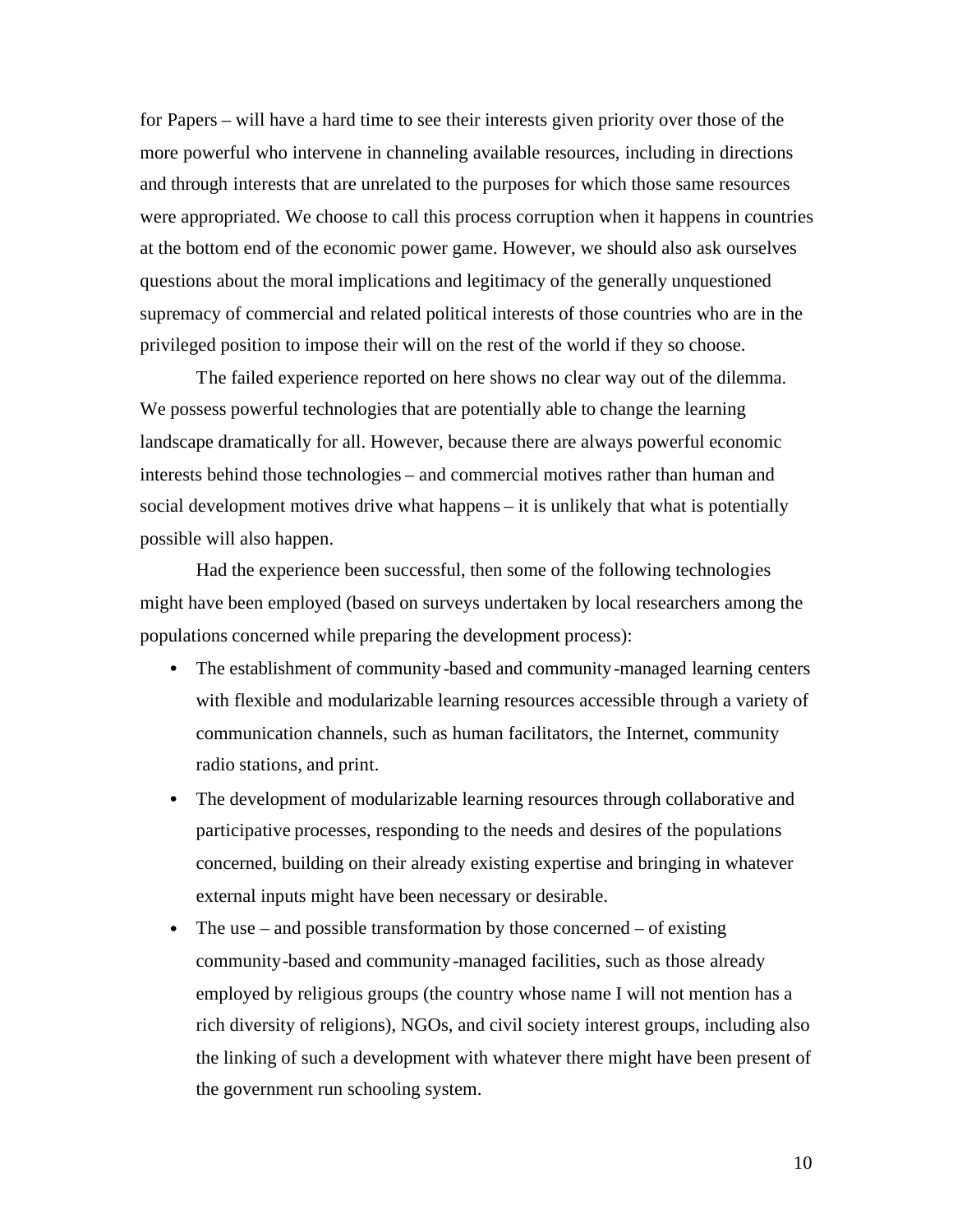• The use of (community) radio, (local) press, in addition to traditionally existing community-based communication processes to create awareness about the meaning of learning in a sense not biased be the preconceptions inherited from the industrialized world schooling tradition.

These are but a few of the technologies that could have been envisioned at the start of the planned process but that in all likelihood would have further developed, expanded and diversified. If this had happened, interesting progress might have been made in the development of mind, because the process itself would have demanded of the populations involved to capitalize on their innate and largely unspoiled abilities to explore, observe, admire, be curious, and try out, learning from success and failure, while creatively solving problems.

#### **Creating the conditions for the development of mind**

Another ten years later. Above I have related three experiences in which I have been involved, each separated by a ten-year interval from the previous or subsequent experience. Two of them were successful; one was unsuccessful. I am again – or still – interested in the development of the spirit of inquiry; the power of imagination; the spirit of collaboration; the quest for beauty; the desire to understand and do so profoundly; the aspiration to create; the courage to be critical; the will to transcend existing boundaries; the spirit of building on prior knowledge; the search for unity; and the spirit of construction. I believe that the mindset that comprises these various attitudes and skills, which, for short, I call the scientific mind (noting though that it is not reserved for scientists alone), is crucially important for our time.

Technologies have become ever more powerful in their capacity to facilitate learning processes. However, those learning processes seem, at the same time, to become narrower and narrower in scope, focusing on the acquisition of knowledge interpreted in its most impoverished sense, namely as a commodity that can be accumulated, traded and "used in merciless competitions for survival and domination" (Salomon, 2001), serving narrow-minded commercial interests of which it is justified to ask how far they are removed from just ordinary greed. This comes at a time when the bandwidths are filled with "ignorance…noise and anti-thinking" (Lederman, 2001), seriously threatening the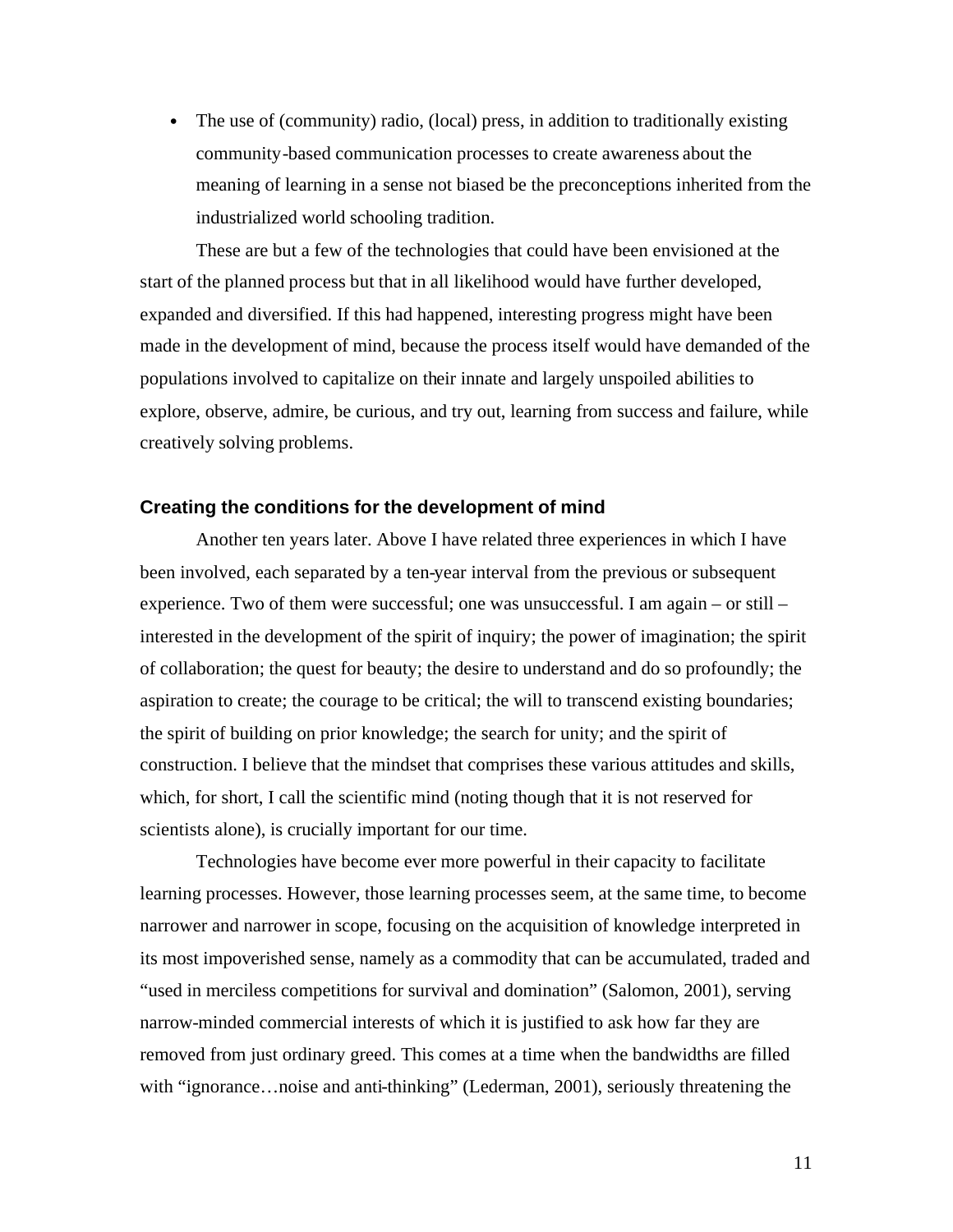ability of the human species to interact wis ely with its physical and biological environment and for members of that species to live and develop together in peaceful, harmonious and, in fact, human ways.

De Castell, Bryson and Jenson (2002) call it a "potent irony" that educators, "confronting a range of enormously powerful, radically transformative digital tools…have sought to render their and their students' encounters with and uses of these transformative tools (a) familiar and (b) comfortable," thus failing to explore new uses of new means. As we contemplate e-learning, let us not forget that the most important part of that word is contained in the last eight letters of it. The prefix "e" is quite irrelevant. The search is thus on for ways to employ our awesome technological capability to discover ways of encouraging people to develop mind, rather than to continue age-old patterns of knowledge transmission by some and knowledge acquisition by others.

The Learning Development Institute (LDI Web site, n.d.) has identified, since its inception in 1999, The Scientific Mind (TSM) as one of the important focus area for its research. My involvement – with others – in the development of that area during the years to come will be motivated by the following assumptions:

- The transmission of audio signals through modulated electromagnetic waves, both in what used to be the radio spectrum of short, medium and long waves, but now also through digital direct satellite broadcasting, such as in the 1.5 GHz band through the WorldSpace system, continues to be an exciting medium. The sole use of audio, unadulterated by pictures, allows members of the audience to create their own images in their heads, thus activating in them the power of imagination. I find this important because "the imaginative moment is as creatively central to science as to poetry or to figurative art" (Luria, 1978, p. *x*). It is therefore a central dimension of human existence that can help to bring the shattered pieces of a fragmented world back together.
- There is great value in the technology of book design, production and distribution, the latter e.g. through libraries or by passing books on among people as artifacts that, in addition to the information they contain, can be loaded with the emotional value of friendship and love or the intellectual stimulus of a professional relationship, depending on the context in which the book is given by one person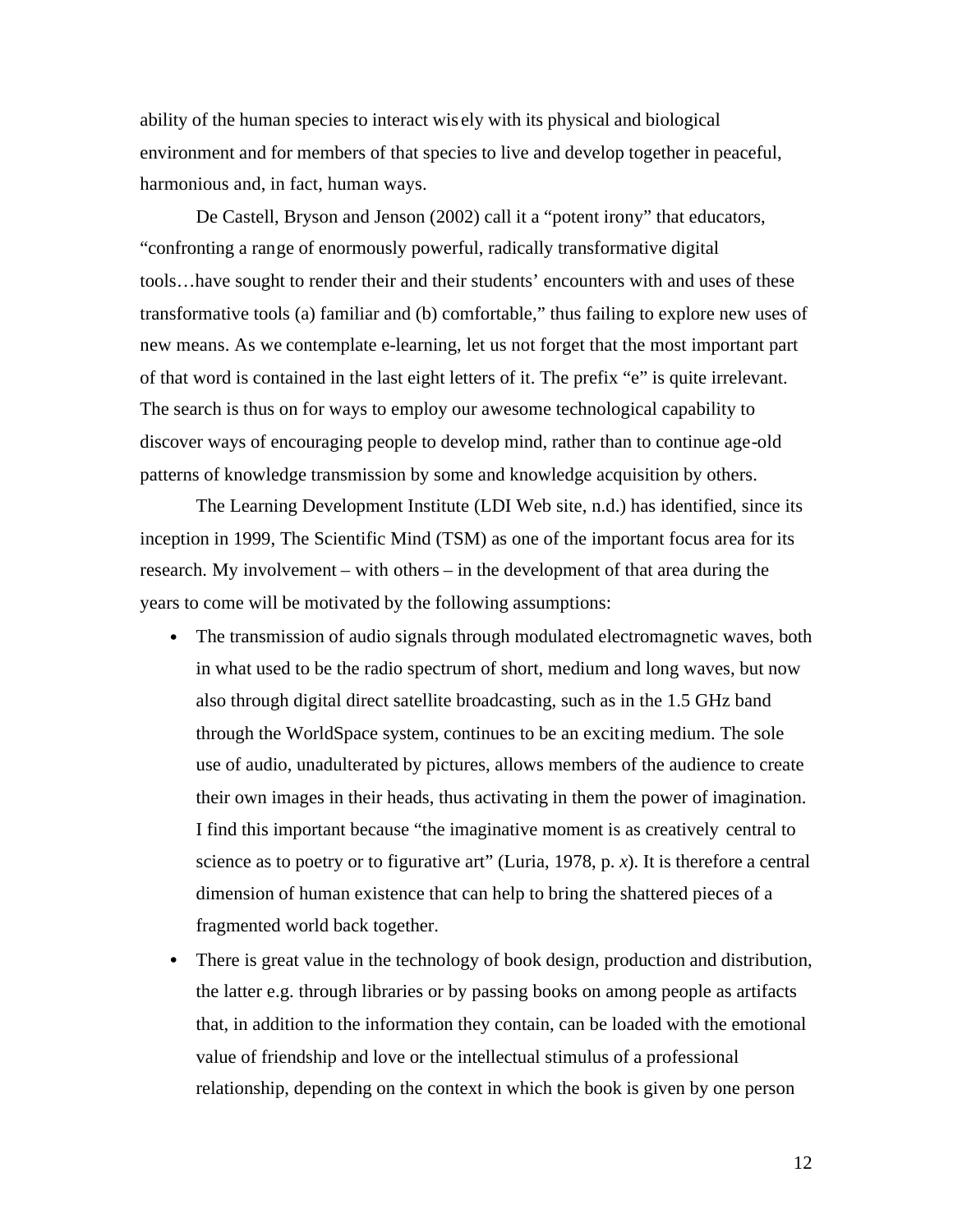and received by the other. Centuries of intuition- and research-based thinking and experimentation have gone into book development and in the develop ment of a culture of validation of worthwhile ideas by making them appear in print. The portability and random access value of books as well as the possibility to annotate them are still largely unsurpassed. The technology of book is likely to continue to develop and to become further integrated with other technologies such as book reviews in the press, through radio, by TV, and on the Web, as well as Internetenabled and Internet-reinforced distribution mechanisms. There is every reason not to think of the book as an obsolete technology.

- Storytelling is probably as old as the first hominids who, in the course of evolution, started to utter sounds that could prompt them and others to reflect on their common existence. This technology is well developed in most so-called traditional societies. It has been in decline in many industrialized societies, except perhaps at the level of socialization of young children into the family, at least in those cases where the family is still a functional social entity. Some of the preschooling practice in western society is also still well aware of the value of storytelling. I understand by story a narrative that is open-ended in the sense that it leads to a wide variety of opportunities to expand one's thinking. In addition to stimulating the audience of the story in the various directions earlier referred to as comprising the scientific mind, stories – whether fictional or documentary – are also great means to stimulate the collaborative clarification of important values shared among members of the human species. Some of the age -old religious literature, when not in the hands of fundamentalist re-interpreters, may play a role in that context as may the various secular expressions of man's quest to understand himself and the universe.
- Communication via the Internet is potentially a great means for community building. The Internet is becoming increasingly accessible throughout the world, however in large parts of the world it is also still only a very small proportion of the pop ulation that can effectively take advantage of such access. The extent to which the Internet will indeed lead to real community building depends on the quality and visibility of prompts that are attractive to people as possible

13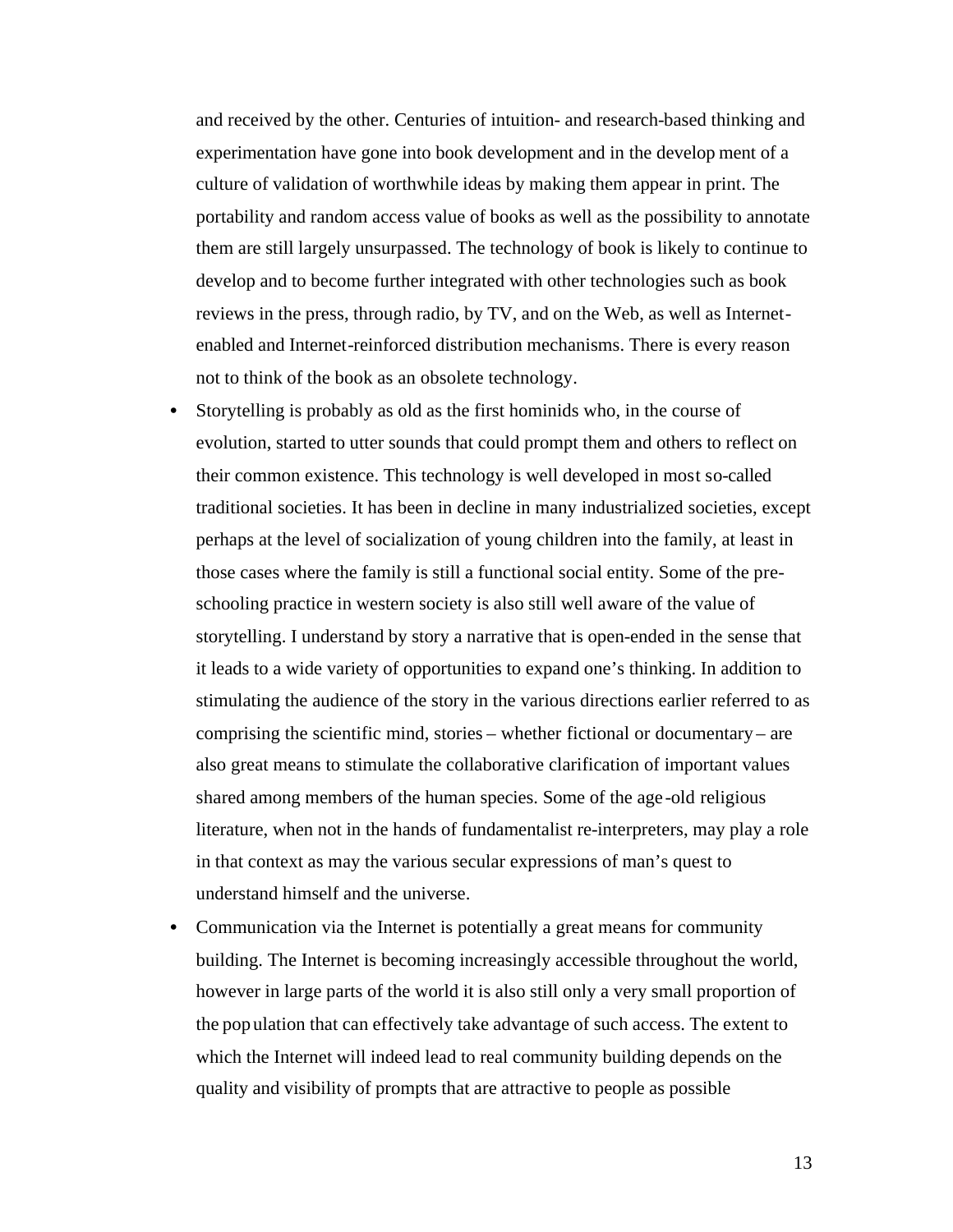opportunities to enhance their existence through interaction with others. Such prompts compete with a large number of distracters and there can be much debate – there probably should be much debate – about what distracts and what attracts. To the extent that the Internet is able to p romote community building it may become one of the most important technologies for the development of the human mind.

- The technology underlying the World Wide Web has great scope for enhancing human interaction and reinforcing other technologies. Search engines provide access to an unprecedented range of media in an integrated environment. The technology has risks and advantages, depending on critical Web-preparedness. One needs to have a critical level of Web-preparedness before the Web can be explored to one's advantage. Below that level one runs the risk to lose essential faculties of using information wisely.
- The technology of hands-on involvement in activities has proven, throughout the history of humankind, to be one of the most powerful mechanisms for the development of mind, particularly when guided by apprenticeship -based relationships between human beings, either in a face-to-face or a mediated context. There is every indication and there is research (see e.g. Jonassen, in print) that shows the powerful nature of learning as activity.
- Schools and ministries of education are, in many countries, an unlikely entry point for effective processes that are intended to lead to the development of mind. However, they should not be forgotten as potentially important long-term targets in the framework of a fundamental reform effort.
- The development of mind is a lifelong and lifewide process, which highly depends on interaction among human beings and between human beings and their environment. This notion is not restricted to any particular age group and I thus assume that it will be best nurtured in a transgenerational perspective.
- The technology of human facilitation has been well developed particularly in connection with helping other people to function intellectually. Far less attention has been given to its role in people's functioning in the affective domain. Such attention may have been less urgent as most human beings, when confronted with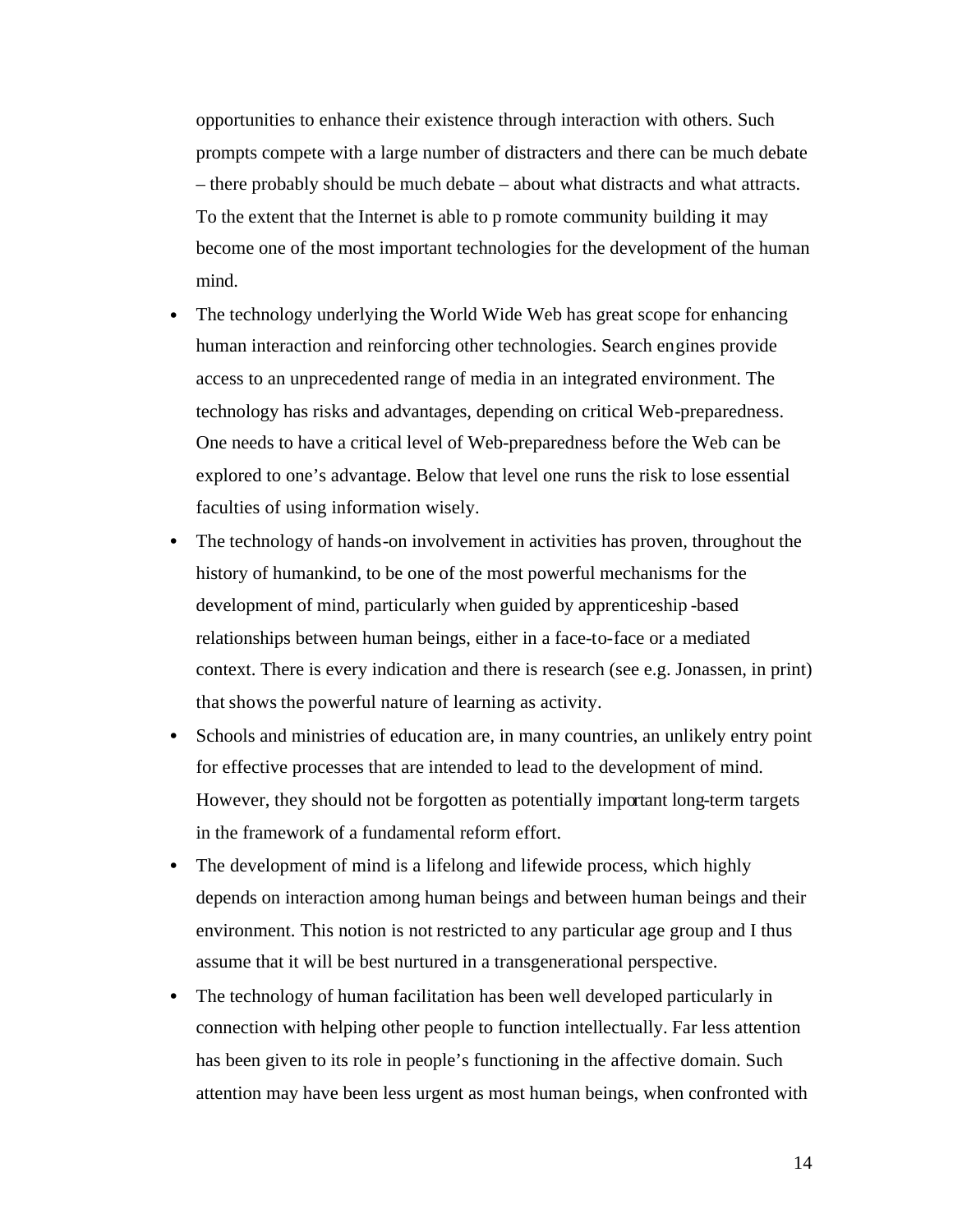emotional issues in a face-to-face context, know intuitively what to do. Due, however, to the increased presence of intervening technologies, a greater part of human interaction in developing mind is no longer face-to-face, often resulting in serious problems of an emotional nature, a phenomenon well-known to distance educators. I assume that the technology of human facilitation will remain to play a significant role in the development of mind and that its role in the development of the affective dimensions of mind will in fact increase.

The above statements, while formulated as affirmations, are, as previously indicated, assumptions. For reasons of brevity, the number of assumptions is kept limited. The given list should be seen as indicative rather than as exhaustive. I contend that these assumptions merit the critical scrutiny of those involved in generating processes for the development of mind.

# **Summary**

In this paper I have highlighted and analyzed a small sample of selectively chosen experiences in the use of information and communication technologies in the context of the development of human learning. The period covered by those experiences was approximately 30 years, a timeframe in which the nature of the available technologies has changed significantly, though the nature of their uses has undergone far less change. Often, new technologies have been used to merely replicate already existing processes rather than as opportunities to make the next step forward. Over the same period of 30 years, thinking about what it means to learn has undergone significant change, perhaps not among the bulk of mainstream practitioners, administrators and policymakers, but certainly among leaders in important areas of research and development. Moreover, conditions in the world have changed in a manner that calls for serious attention to the development of mind rather than to transmission and acquisition of knowledge. Through the cases analyzed I have argued, using Rogers' (1995) definition of technology, that the concept "technology" is best interpreted, not in terms of the hardware involved, but rather in terms of the design of what one does, instrumentally, to ensure that with increasing certainty particular goals can be achieved. I have also argued that the development of mind does not depend on a particular single technology but rather on the imagination

15